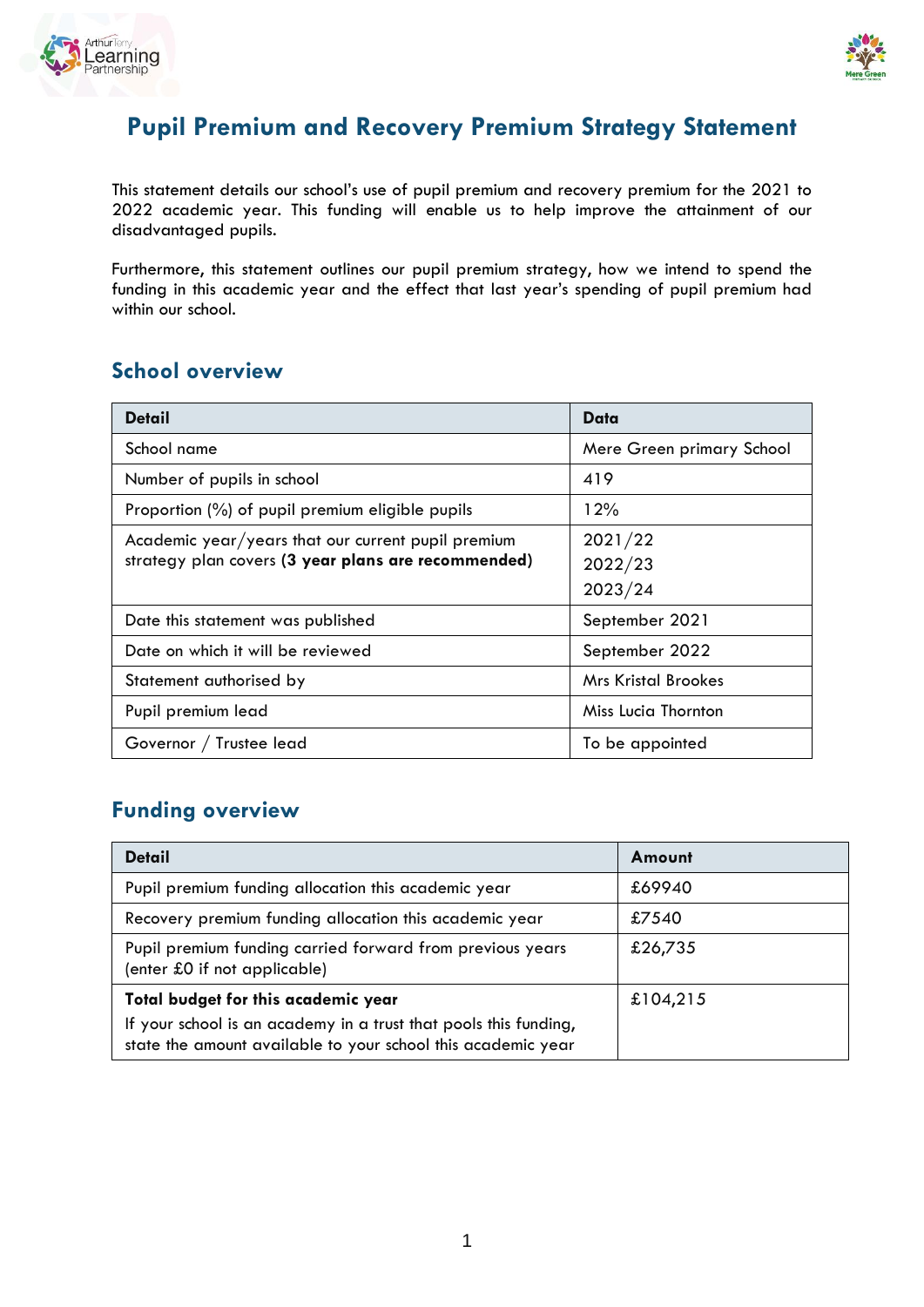



### **Part A: Pupil premium strategy plan**

#### **Statement of intent**

At Mere Green our aim is to ensure that children thrive as a result of their enriched and high-quality education experience. We strive to 'make a difference' to all of our pupils through high expectations, excellent teaching, an exciting engaged curriculum and a purposeful parent partnership. We believe that through a personalised approach we are able to meet children's individual needs, ensuring that every child can fulfil their individual potential, both academically and socially. In order to do this, we engage in a range of strategies to issue challenge at an appropriate level and provide support to overcome barriers to learning. We provide a rich and varied curriculum, which makes an exceptional contribution to pupils' outcomes so that children are engaged and achieve well.

High quality teaching, targeted academic support and wider approaches are adopted on a whole school level and are not only restricted to pupils eligible for the Pupil Premium. Some specific interventions and school initiatives have been made possible by allocating the Pupil Premium and/or catch-up funding. Our strategies target the individualised needs of our children in receipt of Pupil Premium, with the main aim being that these children do as well as their peers with similar starting points, who not eligible for the Pupil Premium.

We are committed to ensuring that all of our disadvantaged pupils, including those who are able, gifted and talented, receive high quality teaching in every lesson and that disadvantaged children who have 'fallen behind' their peers with similar starting points, receive regular intervention and daily support.

Funding is allocated within the school budget by financial year. The budget enables us to plan our intervention and support programme year on year, based on the needs of the current cohort of children in receipt of Pupil Premium funding. When making decisions about allocating our Pupil Premium Funding, we have analysed our data thoroughly and have made use of a range of research, such as the Education Endowment Foundation and The Sutton Trust. Expenditure is reviewed, planned and implemented by academic year as shown within this strategy plan.

## **Challenges**

This details the key challenges to achievement that we have identified among our disadvantaged pupils.

| <b>Challenge</b><br>number | <b>Detail of challenge</b>                                                                                                                                                                                                                                                               |  |  |
|----------------------------|------------------------------------------------------------------------------------------------------------------------------------------------------------------------------------------------------------------------------------------------------------------------------------------|--|--|
|                            | On average, lower attainment and slower progress rates made by<br>pupil<br>premium/disadvantaged children. Overall, PP children have knowledge gaps and find it<br>difficult to retain/recall prior knowledge.                                                                           |  |  |
| $\overline{2}$             | A high proportion of children in receipt of PP funding have gaps in their reading knowledge<br>and reading fluency. In addition, they have limited access to high quality books.                                                                                                         |  |  |
| 3                          | Due to socio-economic inequalities some pupils have limited life experiences beyond their<br>home and immediate community. They also have limited access to technology.                                                                                                                  |  |  |
| $\boldsymbol{4}$           | As a result of Covid, attendance for some PP children has been a significant challenge.<br>Historically attendance of PP children has been at least 2% below non PP children.<br>Attendance rates for the academic year 2020/2021 Whole School 95.2% - PP children<br>92.7% non PP 97.5% |  |  |
| 5                          | A high proportion of pupils in receipt of PP funding require additional emotional support.<br>They demonstrate weaknesses in their learning behaviours and show lower levels of mental<br>strength.                                                                                      |  |  |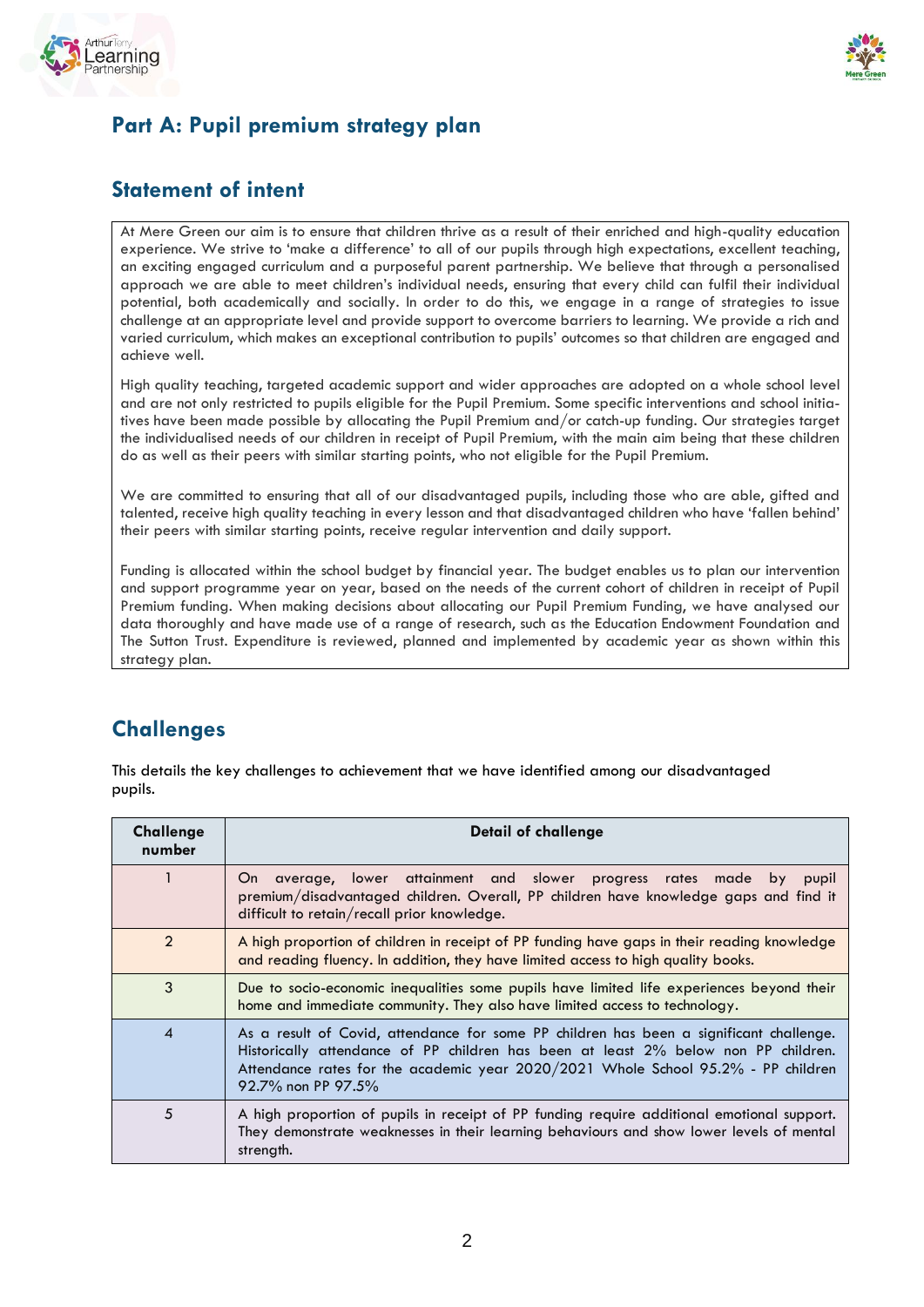



#### **Intended outcomes**

This explains the outcomes we are aiming for **by the end of our current strategy plan**, and how we will measure whether they have been achieved.

| Intended outcome                                                                                                                                                                                                                                                                                                                                                                                     | <b>Success criteria</b>                                                                                                                                                                                                                                                                                                                                                                                                                                                                                                                                                                                                                                                                                                                                                                                                                                                                                                                                                                       |
|------------------------------------------------------------------------------------------------------------------------------------------------------------------------------------------------------------------------------------------------------------------------------------------------------------------------------------------------------------------------------------------------------|-----------------------------------------------------------------------------------------------------------------------------------------------------------------------------------------------------------------------------------------------------------------------------------------------------------------------------------------------------------------------------------------------------------------------------------------------------------------------------------------------------------------------------------------------------------------------------------------------------------------------------------------------------------------------------------------------------------------------------------------------------------------------------------------------------------------------------------------------------------------------------------------------------------------------------------------------------------------------------------------------|
| Disadvantaged pupils make<br>at least<br>expected progress from their individual<br>starting points in all areas of the curriculum<br>and especially in Reading, Writing and<br>Maths.<br>Attainment for PP children to be in line with<br>non PP children unless there are additional<br>needs relating to SEND.<br>The gap is narrowed in the progress and<br>attainment of PP and non-PP children | Those pupils who are identified in not<br>$\bullet$<br>making the expected progress are<br>supported and tracked closely to ensure<br>they make accelerated progress and<br>'catchup' or exceed prior attainment<br>standards.<br>Children who need to make accelerated<br>progress, receive targeted high-quality<br>intervention which is monitored by school<br>leaders.<br>Pupils have regular/weekly opportunities<br>$\bullet$<br>to rehearse, practice and consolidate key<br>skills in reading, spelling, handwriting and<br>mental and written arithmetic.<br>Support staff and class teachers support<br>learning effectively using AFL strategies to<br>identify and address learning gaps and<br>misconceptions.<br>Additional intervention sessions take place<br>$\bullet$<br>based on gaps in learning and with<br>reference to previous key stage data.<br>A bespoke flip learning package is in<br>place, tailored to address identified gaps<br>for individual PP children. |
| The reading deficit for children in receipt of<br>pupil premium funding is diminished.<br>A reading culture that ensures all pupils<br>read regularly and develop a love of books<br>embedded<br>throughout<br>school<br>is.<br>the<br>community.                                                                                                                                                    | Those pupils identified as not making the<br>$\bullet$<br>expected progress are supported and<br>tracked closely to ensure they make<br>accelerated progress and 'catchup' or<br>exceed prior attainment standards.<br>Targeted pupils receive additional phonics<br>teaching to ensure that they meet the<br>expected standard in Year 1.<br>Targeted pupils receive additional phonics<br>and reading interventions.<br>Parents are engaged in the development<br>of their child's reading.<br>Pupils read regularly at school and at<br>home. They have access to high quality<br>books for individual and guided reading,<br>in addition to high quality books at home.                                                                                                                                                                                                                                                                                                                   |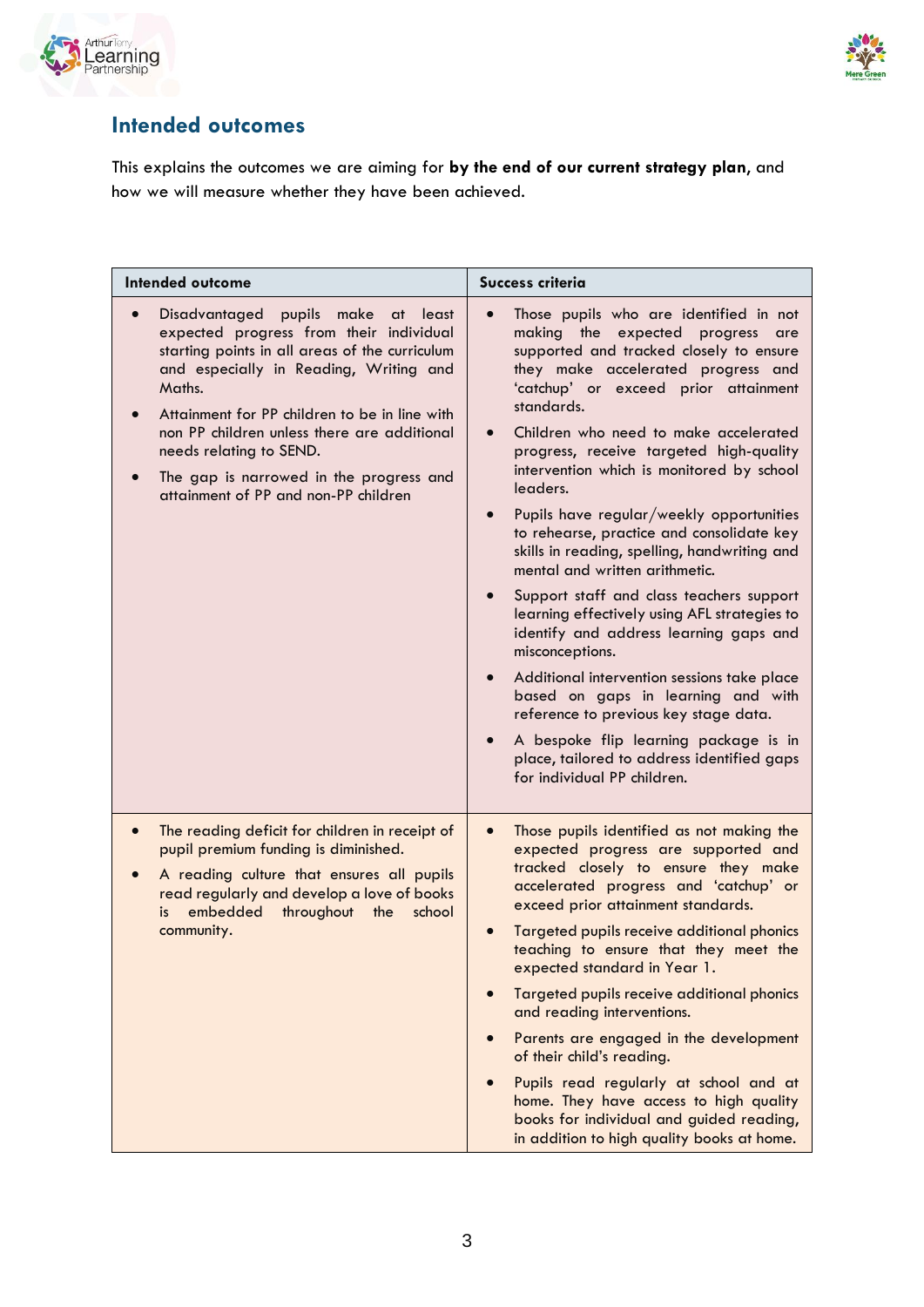



| All pupils are exposed to a breadth of<br>experiences<br>that<br>enable<br>them<br>to<br>contextualise their learning.<br>Pupils love learning and have access to an<br>engaging, broad and varied curriculum<br>All children have access to high quality<br>technology at home.                                        | Consistent implementation of excellent<br>practice and high expectations across the<br>school for reading.<br>Increased % of PP pupils are working at<br>ARE or above across the school in phonics<br>and reading.<br>The ATLP curriculum will provide pupils<br>$\bullet$<br>with and exciting, varied curriculum.<br>Teachers will plan a wide range of visits<br>and experiences to inspire and enhance<br>learning and make it memorable.<br>Children will be exposed to a wide range<br>of social, cultural, enrichment and sporting<br>experiences within and outside of the<br>school day.<br>All pupils from Years 2-6 will receive a<br>one to one device with a range of apps<br>and access to high quality teaching. PP<br>children identified as needing additional<br>support, will be offered a one-to-one<br>device to access learning from home.<br>Home learning is organised through the<br>flip learning approach to support the link<br>between home and school to enrich the |
|-------------------------------------------------------------------------------------------------------------------------------------------------------------------------------------------------------------------------------------------------------------------------------------------------------------------------|---------------------------------------------------------------------------------------------------------------------------------------------------------------------------------------------------------------------------------------------------------------------------------------------------------------------------------------------------------------------------------------------------------------------------------------------------------------------------------------------------------------------------------------------------------------------------------------------------------------------------------------------------------------------------------------------------------------------------------------------------------------------------------------------------------------------------------------------------------------------------------------------------------------------------------------------------------------------------------------------------|
| All disadvantaged pupils will meet national<br>expectations for attendance and persistent<br>absence.                                                                                                                                                                                                                   | children's learning experiences more.<br>Disadvantaged pupils will match or exceed<br>$\bullet$<br>national averages for non-disadvantaged<br>pupils (96+%).<br>Monitoring of attendance by SLT and<br>Pastoral Attendance lead brings about an<br>increase in PP pupils' attendance and a                                                                                                                                                                                                                                                                                                                                                                                                                                                                                                                                                                                                                                                                                                        |
| All pupils will demonstrate the school value of<br>having mental strength; they will have good<br>self-organisation<br>skills,<br>resilience<br>and<br>determination. They will be able to work<br>independently with confidence and will have<br>a range of strategies to support them when<br>faced with a challenge. | decrease in persistent absence.<br>Children know and understand the meaning<br>of our value 'Mental Strength'. Teachers<br>teach and model these behaviours. Children<br>demonstrate these behaviours throughout<br>the school day and in their lives outside of<br>school.<br>Monitoring tasks, such as learning walks and<br>$\bullet$<br>discussions with children show that they have<br>appropriate aged self-organisation and<br>are being encouraged to be independent<br>by all staff.<br>Pupils show that they are resilient and able<br>$\bullet$<br>to learn from mistakes. Teachers are<br>modelling this behaviour.<br>Support staff are used effectively to<br>challenge and guide children without<br>creating an over reliance on adult support.<br>Forest school sessions are used effectively to<br>$\bullet$<br>develop these learning behaviours.                                                                                                                             |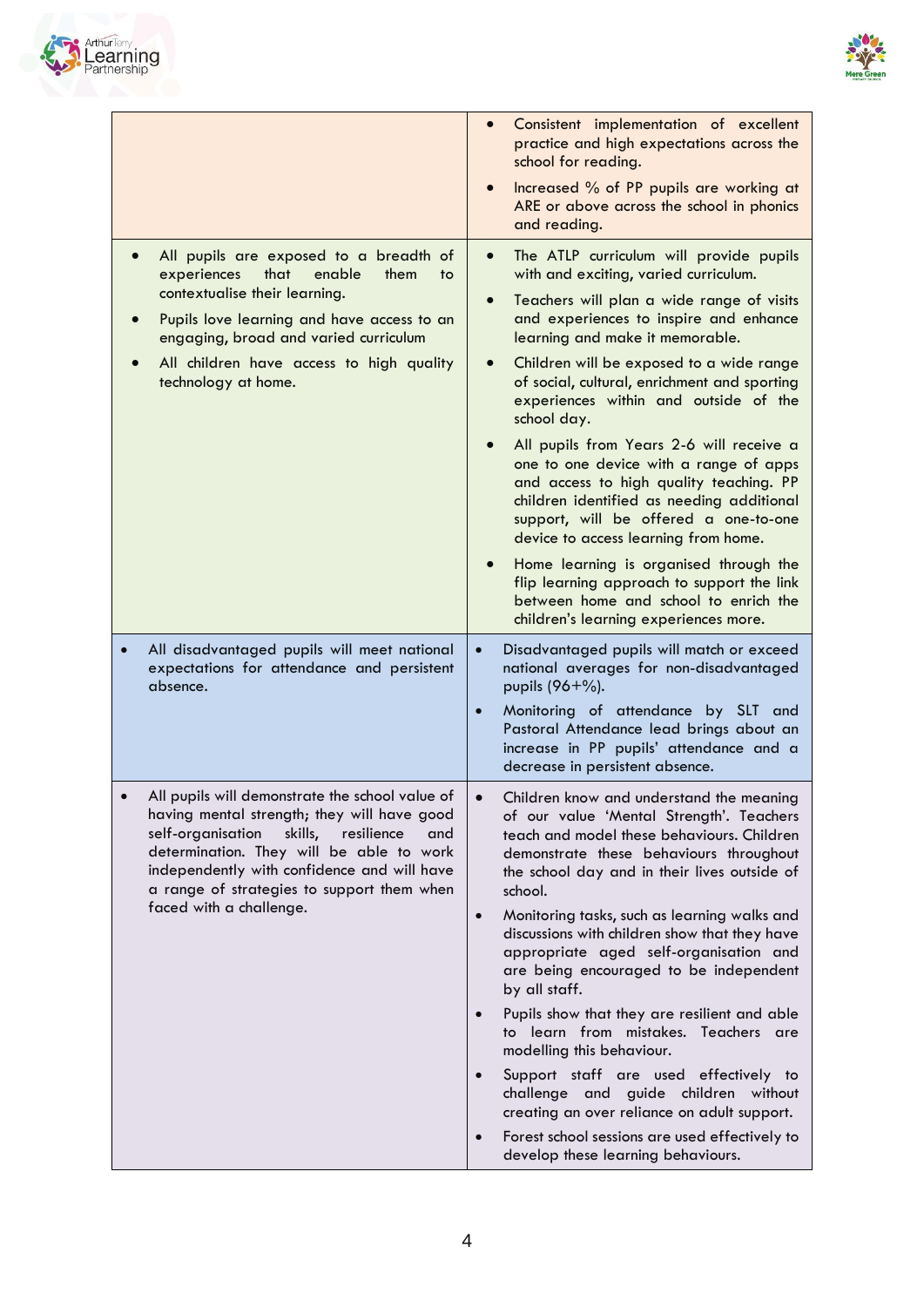



### **Activity in this academic year**

This details how we intend to spend our pupil premium (and recovery premium funding) **this academic year** to address the challenges listed above.

#### **Teaching (for example, CPD, recruitment and retention)**

Budgeted cost: £ 30,000

| <b>Activity</b>                                                                                                                                                                                                                                                                            | <b>Evidence that supports this approach</b>                                                                                                                                                                                                                                                                                                                                                                                                                                                                                                                                                                                                               | <b>Challenge number(s)</b><br>addressed |
|--------------------------------------------------------------------------------------------------------------------------------------------------------------------------------------------------------------------------------------------------------------------------------------------|-----------------------------------------------------------------------------------------------------------------------------------------------------------------------------------------------------------------------------------------------------------------------------------------------------------------------------------------------------------------------------------------------------------------------------------------------------------------------------------------------------------------------------------------------------------------------------------------------------------------------------------------------------------|-----------------------------------------|
| <b>CPD</b><br><b>CPD</b><br>Engagement<br>in<br>including:<br>The Maths Hub<br>Read Write Inc<br>Feedback                                                                                                                                                                                  | Mastery Maths is the approach strongly<br>encouraged by the DFE. Evidence from<br><b>Education Endowment Foundation -</b><br>Teaching and Learning Toolkit: Teaching<br>Mastery $= + 5$ Months<br><b>Evidence from Education Endowment</b><br>Foundation - Teaching and Learning<br>Toolkit: Systematic teaching of phonics =<br>$+5$ Months<br><b>Evidence from Education Endowment</b><br>Foundation - Teaching and Learning<br>Toolkit: Feedback $= + 7$ Months (digital<br>feedback +4 months) Evidence suggests<br>that some approaches may have a<br>greater impact on disadvantaged pupils<br>and low prior attaining pupils than other<br>pupils. | $\frac{1}{2}$                           |
| Coaching:<br>Daily phonics coaching<br>by the phonics leader.<br>(cost of training and<br>cover)<br>Weekly instructional<br>coaching in reading<br>(cost of release time<br>cover)<br>Regular coaching<br>(leverage leadership) in<br>writing (cost of training<br>and release cover time) | <b>Evidence from Education Endowment</b><br>Foundation - The Guide to Pupil Premium:<br>A tiered approach To Spending                                                                                                                                                                                                                                                                                                                                                                                                                                                                                                                                     | 1/2                                     |
| Subject Leader release<br>time (cost of cover)                                                                                                                                                                                                                                             |                                                                                                                                                                                                                                                                                                                                                                                                                                                                                                                                                                                                                                                           | ALL                                     |
| <b>Teaching and Learning</b><br>responsibility for Reading,<br>Writing and Maths                                                                                                                                                                                                           |                                                                                                                                                                                                                                                                                                                                                                                                                                                                                                                                                                                                                                                           | ALL                                     |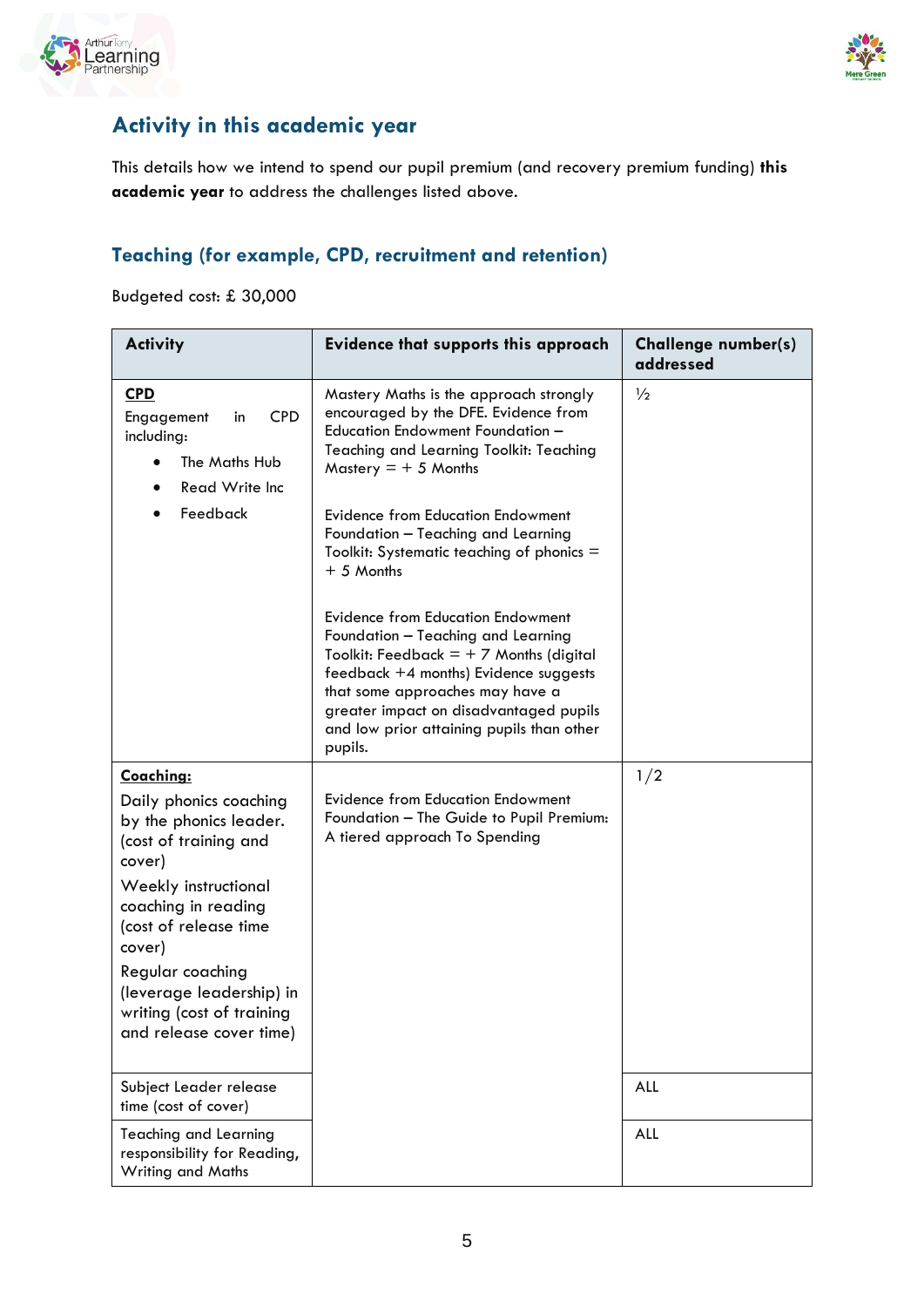



#### **Targeted academic support (for example, tutoring, one-to-one support structured interventions)**

Budgeted cost: £ 45,000

| <b>Activity</b>                                                                                                       | Evidence that supports this approach                                                                                                                                           | Challenge number(s)<br>addressed |
|-----------------------------------------------------------------------------------------------------------------------|--------------------------------------------------------------------------------------------------------------------------------------------------------------------------------|----------------------------------|
| Additional support for<br>children requiring<br>intervention teachers and<br>$HLTA$ (1:1 and small<br>group support). | <b>Evidence from Education Endowment</b><br>Foundation – Teaching and Learning<br>Toolkit:<br>- Individualised instruction $= +4$ Months<br>- One-to-one tuition $= +5$ months | 1, 2, 3 and 5                    |
| Catch-Up Tutor (1:1 and<br>small group support)                                                                       | - Metacognition & self-regulation $= +7$<br><b>Months</b>                                                                                                                      | 1, 2, 3 and 5                    |
| Additional speech and<br>language support and<br>intervention.                                                        | - Small group tuition $= +4$ Months<br>- Teaching assistant supervision $= +4$<br><b>Months</b>                                                                                | 1, 2, 3 and 5                    |
| Purchase of high quality<br>reading texts for PP<br>children to read at home                                          |                                                                                                                                                                                | 1, 2, 3 and 5                    |
| Purchase of or funding<br>towards Ipads for PP<br>pupils to support learning<br>in school and at home                 |                                                                                                                                                                                | 1, 2, 3 and 5                    |

#### **Wider strategies (for example, related to attendance, behaviour, wellbeing)**

Budgeted cost: £ 21,675

| <b>Activity</b>                                                 | <b>Evidence that supports this approach</b>                                                                                                                                                                                                  | <b>Challenge number(s)</b><br>addressed |
|-----------------------------------------------------------------|----------------------------------------------------------------------------------------------------------------------------------------------------------------------------------------------------------------------------------------------|-----------------------------------------|
| Attendance and<br>wellbeing support<br>through pastoral service | Evidence from Education Endowment<br>Foundation - The Guide to Pupil Premium:<br>A tiered approach To Spending.<br>Evidence from Education Endowment<br>Foundation – Teaching and Learning<br>Toolkit: Parental Engagement $= +4$<br>Months. | $1,4$ and $5$                           |
|                                                                 | Behaviour interventions $= + 4$ Months<br>Social and emotional learning $= +4$                                                                                                                                                               |                                         |
|                                                                 | <b>Months</b>                                                                                                                                                                                                                                |                                         |
| <b>Forest School Sessions</b>                                   | Evidence from Education Endowment<br>Foundation - The Guide to Pupil Premium:<br>A tiered approach To Spending.                                                                                                                              | All                                     |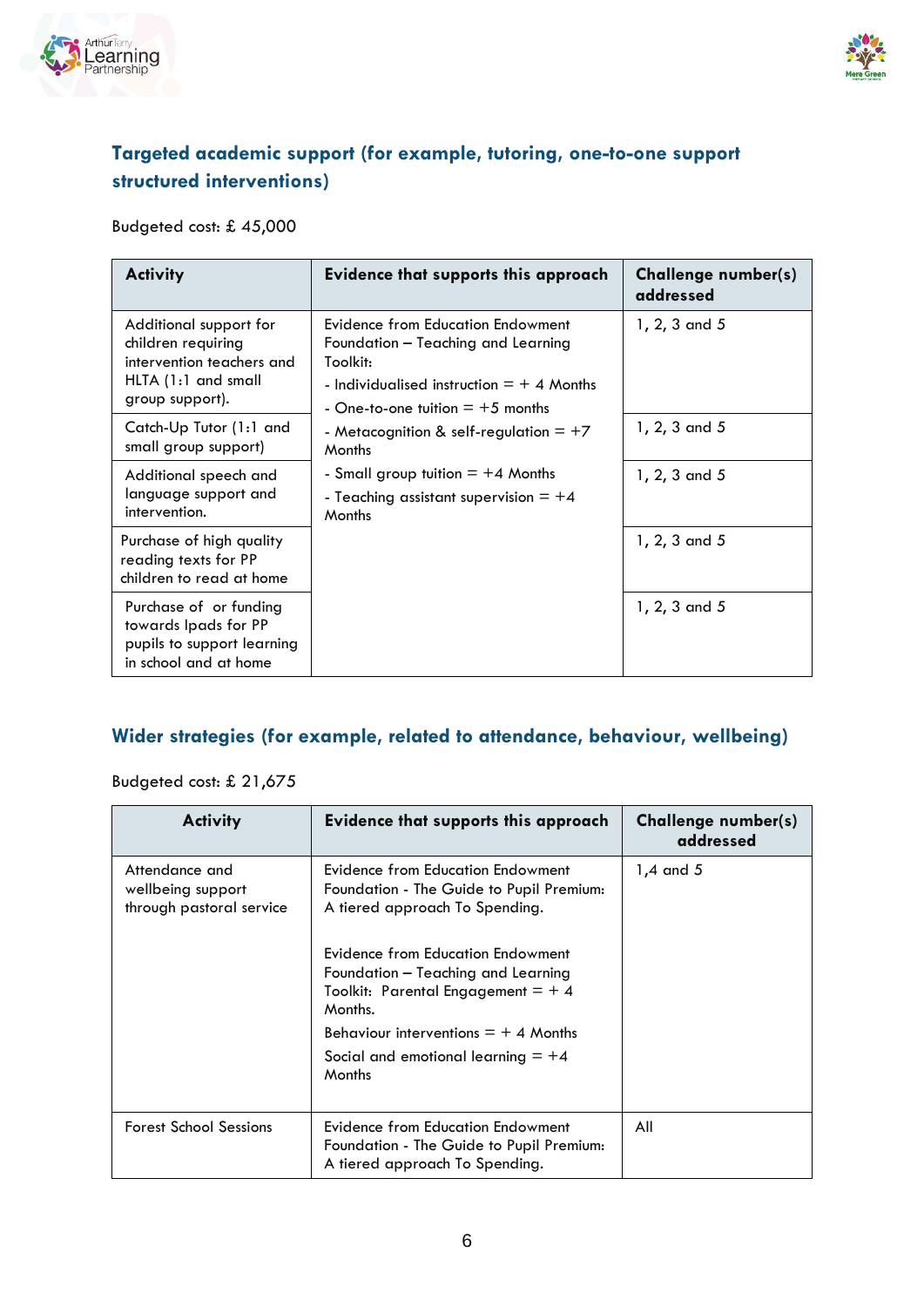



|                                          | Social and emotional learning $= +4$<br>Months                                                                  |                 |
|------------------------------------------|-----------------------------------------------------------------------------------------------------------------|-----------------|
| <b>Breakfast Club</b>                    | Evidence from Education Endowment<br>Foundation – Teaching and Learning<br>Toolkit:                             | $1, 2, 4$ and 5 |
|                                          | Behaviour interventions $= + 4$ Months                                                                          |                 |
|                                          | Social and emotional learning $= +4$<br><b>Months</b>                                                           |                 |
| <b>Beyond Horizons Play</b><br>Therapist | Evidence from Education Endowment<br>Foundation - Teaching and Learning<br>Toolkit:                             | 5               |
|                                          | Behaviour interventions $= + 4$ Months                                                                          |                 |
|                                          | Social and emotional learning $= +4$<br>Months                                                                  |                 |
| School uniform and<br>equipment          | Evidence from Education Endowment<br>Foundation - The Guide to Pupil Premium:<br>A tiered approach To Spending. | $3$ and $5$     |
| Trips and visits                         | Evidence from Education Endowment<br>Foundation - The Guide to Pupil Premium:<br>A tiered approach To Spending. | 1, 2, 3 and 5   |

# **Total budgeted cost: £45,000**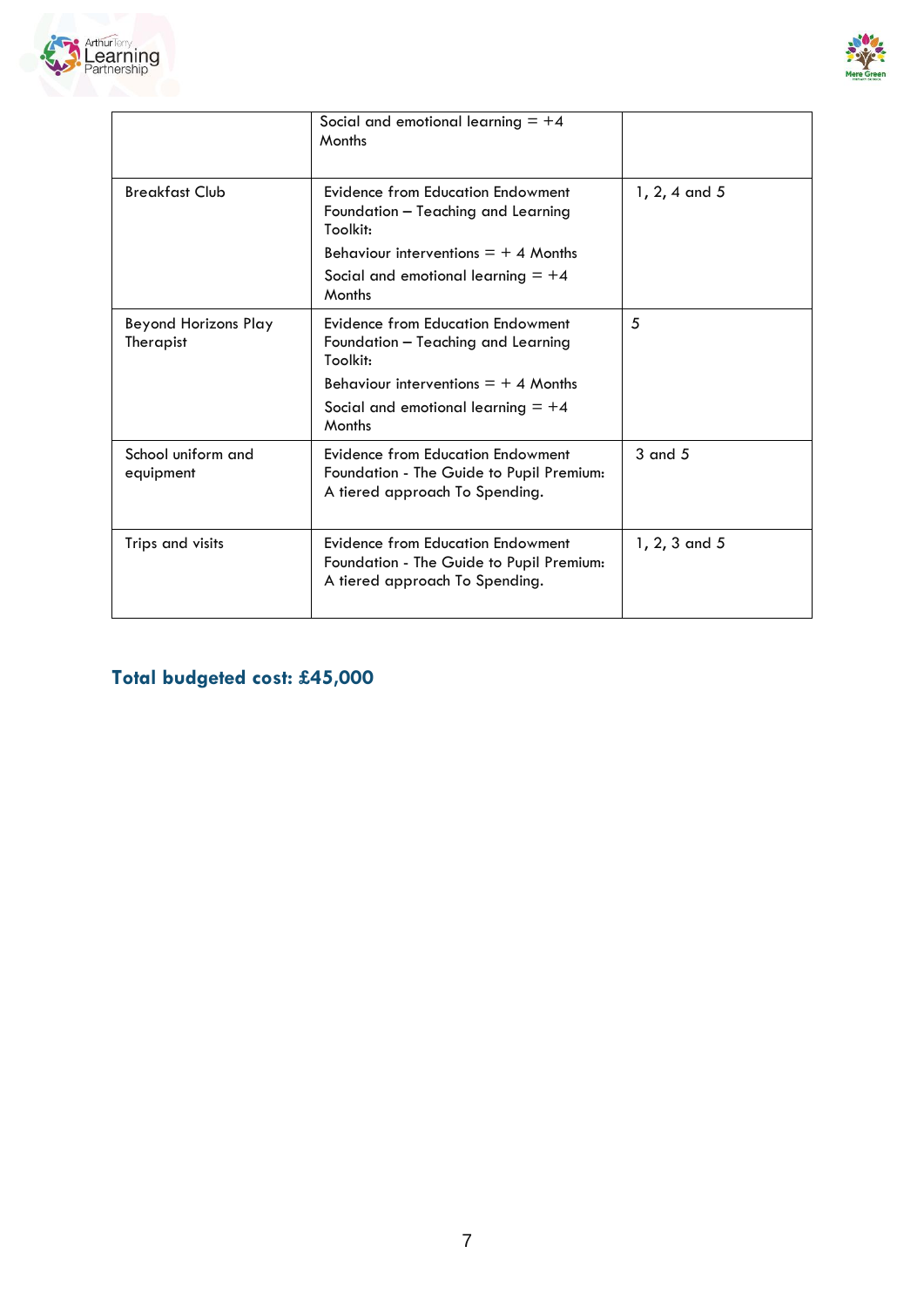



# **Part B: Review of outcomes in the previous academic year**

#### **Pupil premium strategy outcomes**

This details the impact that our pupil premium activity had on pupils in the 2020 to 2021 academic year.

| <b>Desired Outcomes</b>                                                                      | Impact                                                                                                                                                                                                                                                                                                                                                                                                                                                                                                                                                                                                  |
|----------------------------------------------------------------------------------------------|---------------------------------------------------------------------------------------------------------------------------------------------------------------------------------------------------------------------------------------------------------------------------------------------------------------------------------------------------------------------------------------------------------------------------------------------------------------------------------------------------------------------------------------------------------------------------------------------------------|
| Improve pupil's mental strength and emotional<br>well- being.                                | A high proportion of PP pupils engaged with<br>$\bullet$<br>online learning and live zoom sessions<br>Pupils were able to confidently communicate<br>$\bullet$<br>with others during online learning sessions.<br>Pupils used strategies taught during pastoral in-<br>$\bullet$<br>terventions, Commando Jo sessions and Beyond<br>Horizons sessions to support their well-being.                                                                                                                                                                                                                      |
| Ensure pupil's are prepared for potential<br>school/bubble closures as a result of Covid-19. | Pupil's were able to access online learning and<br>$\bullet$<br>were able to continue to make progress against<br>their individual starting points.<br>Children who did not engage as well with<br>٠<br>remote learning were contacted regularly and<br>other solutions offered. The children benefitted<br>from additional pastoral support and interven-<br>tion during lockdown and when they returned to<br>school.<br>Parent's/carer's were supported by school.<br>All pupils were able to access remote learning<br>(with a one to one device) when needed at dif-<br>ferent points in the year. |
| All pupil premium pupils make at least<br>expected progress from their starting points.      | A high proportion of pupil premium pupils<br>$\bullet$<br>made at least expected progress from their<br>own individual starting point. Isolation and<br>school closures as a result of COVID-19 im-<br>pacted on the progress of some disadvantaged<br>pupils.<br>The gap between disadvantaged and non-dis-<br>advantaged has started to narrow, particularly<br>for pupils working at age related expectation.                                                                                                                                                                                        |
| Attendance of pupil premium children is at<br>least in line with national expectation.       | Attendance rates for the academic year<br>$\bullet$<br>2020/2021 Whole School 95.2% - PP children<br>92.7% non PP 97.5<br>A high proportion of PP pupils attended and<br>engaged well with remote learning.<br>Disruption and anxiety caused by COVID-19<br>impacted on the attendance of some disadvan-<br>taged pupils.<br>Parents of persistently absent pupils did en-<br>gage with the pastoral team and improvements<br>were evident over the course of the year.                                                                                                                                 |
| All pupils to have access to a broad and<br>balanced curriculum allowing them to thrive      | Pupils engaged with cultural events online (mu-<br>$\bullet$<br>sic festival etc)                                                                                                                                                                                                                                                                                                                                                                                                                                                                                                                       |